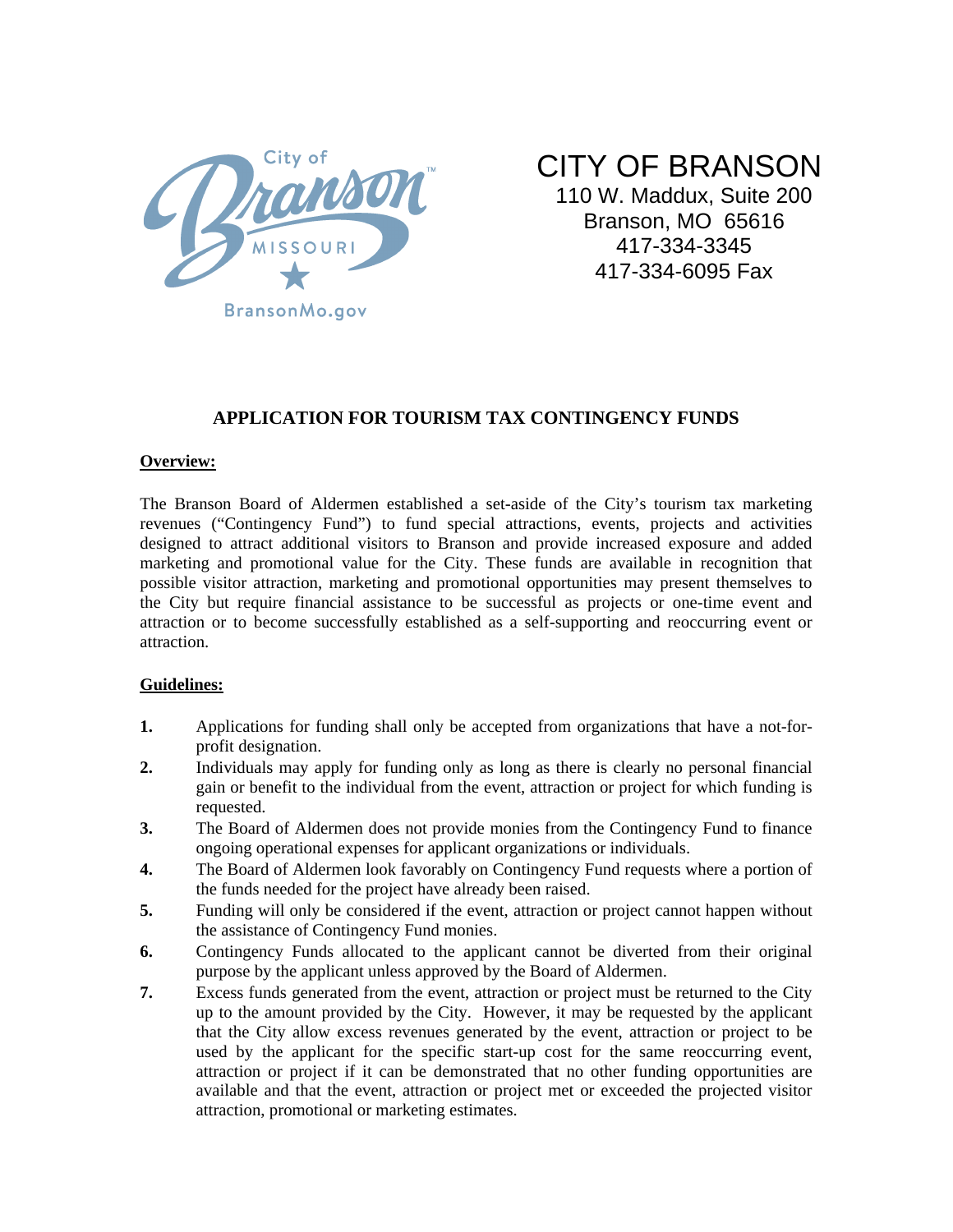- **8.** The applicant must be able to show a funding plan that clearly demonstrate that applicant is exhausting all efforts to obtain funding from all other possible revenue sources such as grants, sponsors, etc.
- **9.** If monies are provided, applicant will be required to enter into a binding contract defining terms of expenditure and disbursement of monies, documentation, accountability, reporting, etc.

## **Applicant Information:**

| Name of Organization:                                                                                                                                                                                                         |
|-------------------------------------------------------------------------------------------------------------------------------------------------------------------------------------------------------------------------------|
|                                                                                                                                                                                                                               |
|                                                                                                                                                                                                                               |
|                                                                                                                                                                                                                               |
|                                                                                                                                                                                                                               |
| Primary Contact Person: 2008 and 2008 and 2008 and 2008 and 2008 and 2008 and 2008 and 2008 and 2008 and 2008 and 2008 and 2008 and 2008 and 2008 and 2008 and 2008 and 2008 and 2008 and 2008 and 2008 and 2008 and 2008 and |
|                                                                                                                                                                                                                               |
| State of Incorporation:                                                                                                                                                                                                       |
| Tax Identification Number:                                                                                                                                                                                                    |
| Amount requested from the Contingency Fund:                                                                                                                                                                                   |

## **Proposal:**

Please provide a written narrative with the following information:

- A clear business plan and outline of the event, attraction or project to be funded.
- A brief history of your organization (or your background if an individual), including development, accomplishments and mission.
- What personnel, resources, and experience does your organization (or you if an individual) have available to ensure that the project will be carried out according to plan?
- A description of the people or community that you or your organization serves or benefits.
- A list of the expected results if the event, attraction or project takes place (e.g. number of visitors being brought to Branson, anticipated expenditure amounts, amount of promotional or marketing benefit, etc. that the City will receive).
- Planned changes to the major board, staff or organizational structure in the next 18 months, if any.
- Short and Long-term strategies for funding this event, attraction or project if more than a one-time occurrence.
- What is the anticipated return on investment ("ROI") for this event, attraction or project and quantify how you will measure the return.

Please provide the following:

• The most recent audited financial statements (if available, if not available please explain).